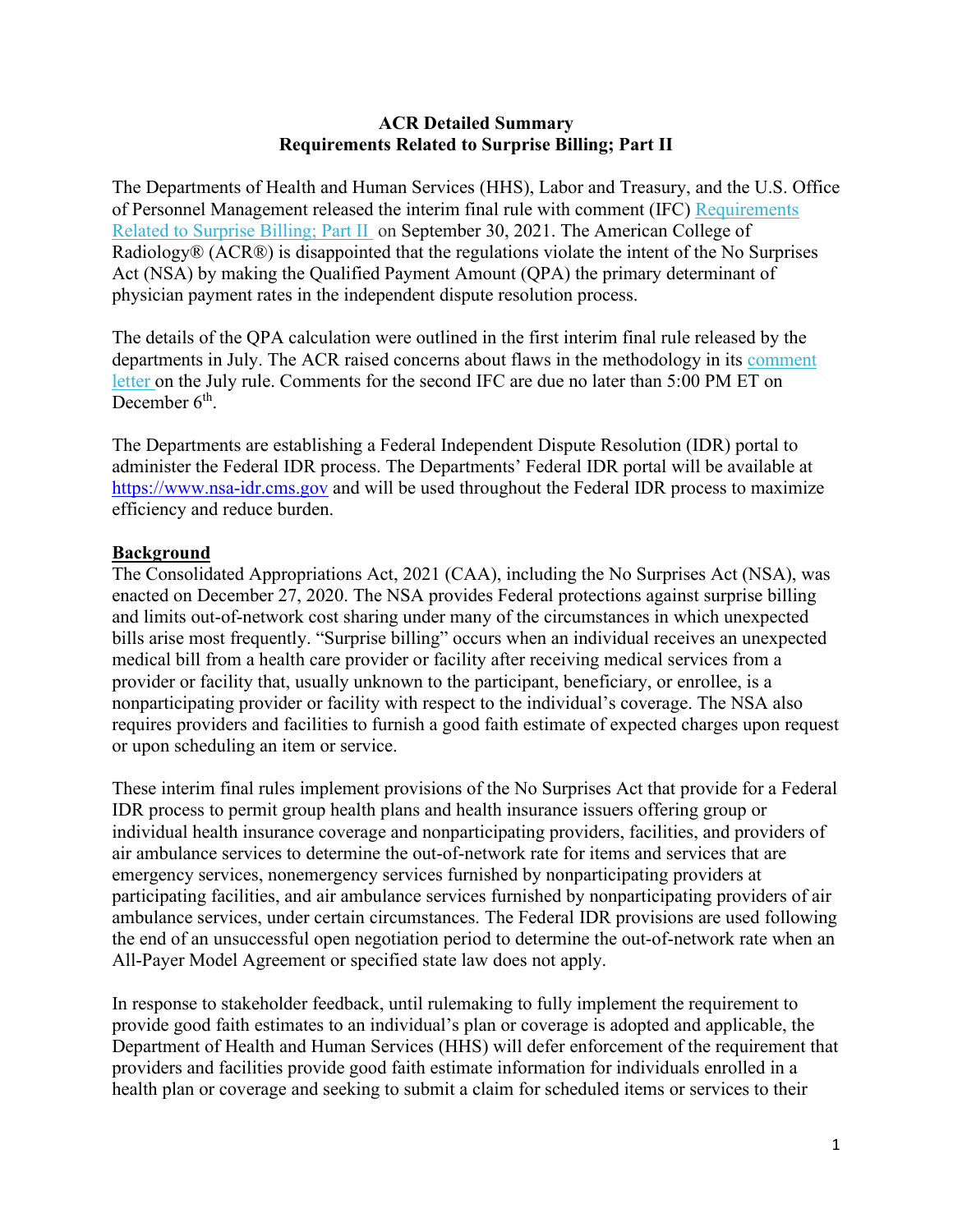plan or coverage. However, providers and facilities will be subject to enforcement action for failure to provide a good faith estimate to individuals not enrolled in a plan or coverage, or not seeking to have a claim for such item or services submitted to such plan or issuer of such coverage, as specified under these interim final rules. **HHS seeks comment on this approach.**

On November 12, 2020, the Departments issued the Transparency in Coverage final rules, which require group health plans and health insurance issuers of group or individual health insurance coverage to make price comparison information available to participants, beneficiaries, and enrollees through an internet-based self-service tool and in paper form, upon request. This information must be available for plan or policy years beginning on or after January 1, 2023, with respect to 500 specified items and services, and with respect to all covered items and services, for plan or policy years beginning on or after January 1, 2024. **As the disclosure requirements under the Transparency in Coverage final rules are substantially similar to those required under the NSA, the Departments seek comment on whether the transparency final rules could be leveraged to meet the NSA requirements in 2022. The Departments also seek comment on whether it would be feasible for providers and facilities to provide an estimate or range of estimated costs for insured consumers upon request for 2022.**

The NSA also mandates establishment of a process for uninsured or self-pay individuals can avail themselves of a patient-provider dispute resolution process if their billed charges after receiving an item or service are substantially in excess of the expected charges listed in the good faith estimate furnished by the provider or facility.

# **Independent Dispute Resolution Process**

Note: Business days (Monday through Friday, not including Federal holidays) instead of calendar days are used throughout the IFC for the Federal IDR process unless otherwise indicated, regardless of whether a nonparticipating provider or facility, or a plan or issuer's business typically operates on weekend days.

# *Open Negotiation Period*

Upon receipt of an initial payment or notice of denial of payment from a plan, a provider, facility, or provider of air ambulance services (as applicable), plan or issuer (as applicable) may initiate an open negotiation period within 30 business days beginning on the date the provider or facility receives the initial payment or notice of denial of payment. The open negotiation period may continue for up to 30 business days beginning on the date that either party first initiates the open negotiation period. The parties may discontinue the negotiation if they agree on an out-ofnetwork rate before the last day of the 30- business-day open negotiation period. If the parties cannot agree on an out-of-network rate, they must exhaust the 30-business-day open negotiation period before initiating the Federal IDR process.

The rules state that the party initiating the open negotiation must provide written notice to the other party of its intent to negotiate. The open negotiation notice must be in writing (electronically or in paper form) and include the date the item or service was furnished, the service code, the initial payment amount or notice of denial of payment, as applicable, an offer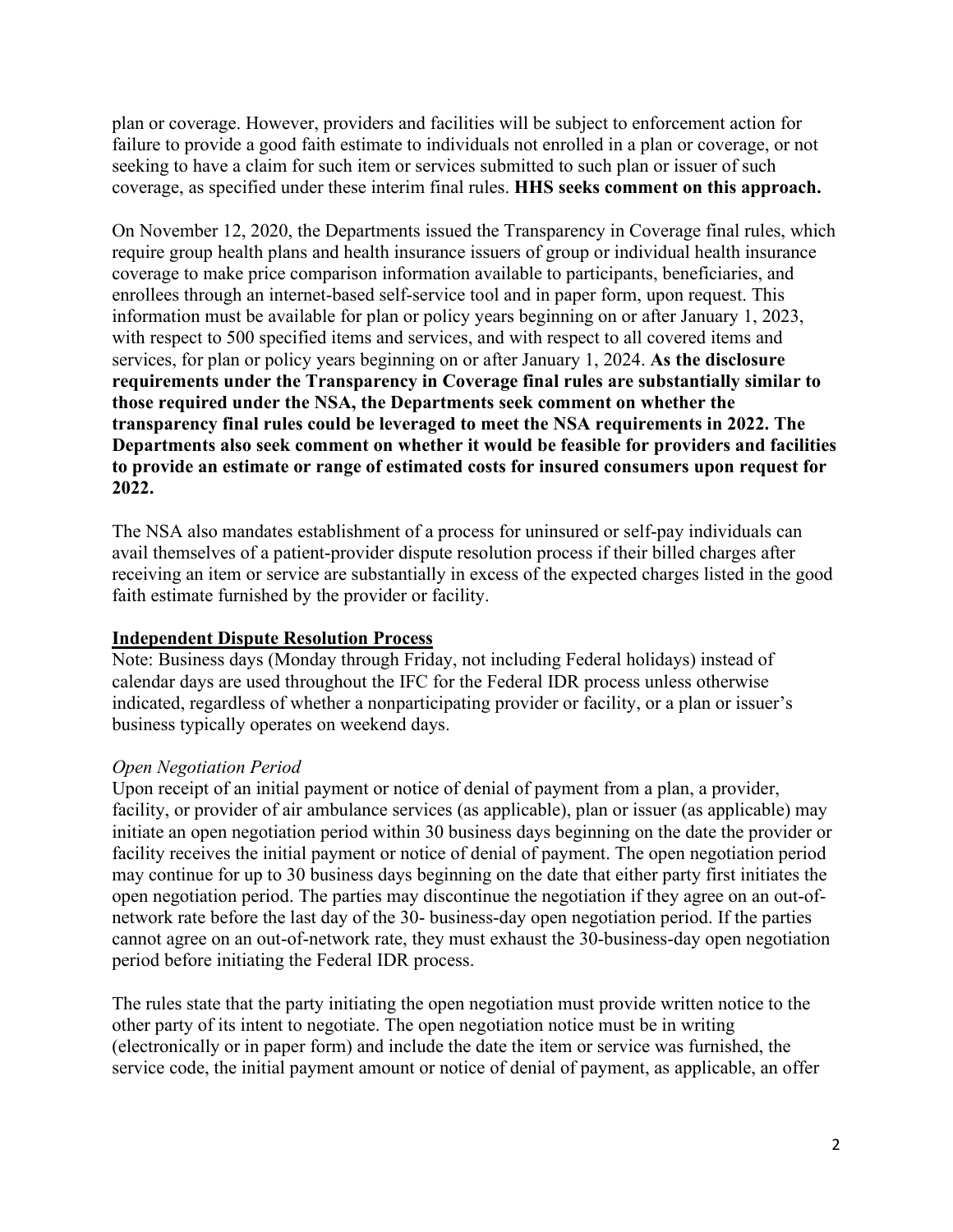for the out-of-network rate, and contact information of the party sending the open negotiation notice. The 30-business-day open negotiation period begins on the day on which the open negotiation notice is first sent by a party. The Departments believe that most open negotiation notices will be sent electronically, and as such, the date the notice is sent will also be the date the notice is received.

The Departments caution that if sufficient notice of open negotiation is not provided, the Departments may determine that the 30-business-day open negotiation period has not begun. In such case, any subsequent payment determination from a certified IDR entity may be unenforceable due to the failure of the party sending the open negotiation notice to meet the open negotiation requirement of this IFC. **The Departments solicit comment on whether there are any challenges or additional clarifications needed to ensure the parties are afforded the full open negotiation period, including whether there are any challenges regarding designating the date the notice is sent as the commencement date of the open negotiation period.**

### *Initiation of the IDR Process*

Either party may initiate the Federal IDR process during the 4-business-day period beginning on the 31st business day after the start of the open negotiation period. The parties may select a certified IDR entity, or if the parties do not select a certified IDR entity, the Departments will do so. The NSA and this IFC specify that the certified IDR entity selected cannot have a conflict of interest with either party.

To initiate the Federal IDR process, the initiating party must submit a notice to the other party (electronically or in paper form) and to the Departments through the Federal IDR portal (on the same day as the notice to the non-initiating party). The Notice of IDR Initiation must include:

- 1. Information sufficient to identify the qualified IDR items or services (and whether the qualified IDR items or services are designated as batched items and services), including the dates and location of the items or services, the type of qualified IDR items or services (such as emergency services, post-stabilization services, professional services, hospitalbased services), corresponding service and place-of-service codes, the amount of cost sharing allowed and the amount of the initial payment made by the plan or issuer for the qualified IDR items or services, if applicable;
- 2. The names and contact information of the parties involved, including email addresses, phone numbers, and mailing addresses;
- 3. The state where the qualified IDR items or services were furnished;
- 4. The commencement date of the open negotiation period;
- 5. The initiating party's preferred certified IDR entity;
- 6. An attestation that the items or services are qualified IDR items and services within the scope of the Federal IDR process;
- 7. The QPA;
- 8. Information about the QPA as defined in the July IFC; and
- 9. General information describing the Federal IDR process, including key deadlines. This general information will help ensure that the non-initiating party is informed about the process and is familiar with the next steps. The Departments have developed a form that parties must use to satisfy this requirement.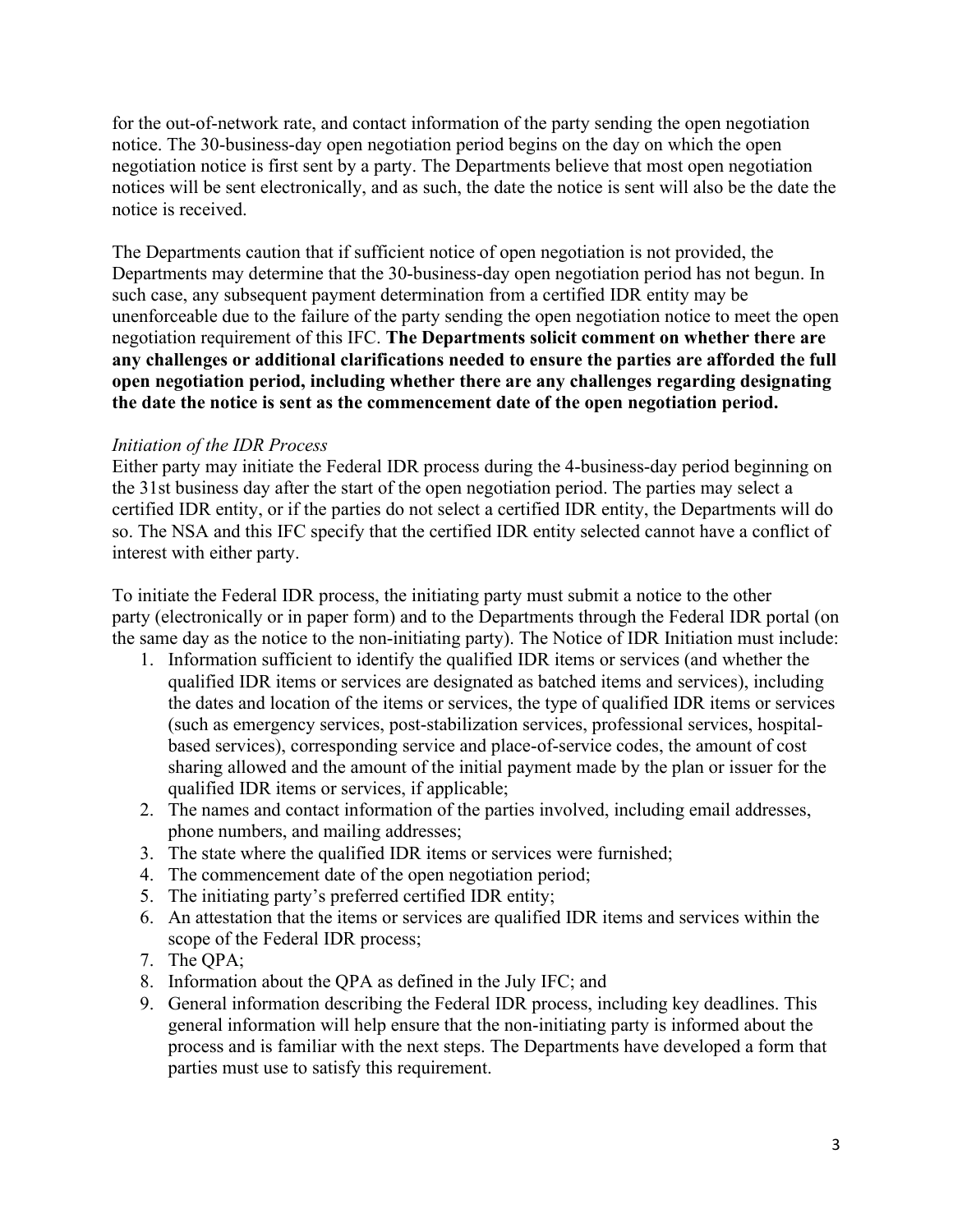The Departments will acknowledge and confirm the initiation date with both parties upon receipt of the Notice of IDR Initiation. **The Departments solicit comment on both the content of the Notice of IDR Initiation as well as the manner for providing the notices as set forth under this IFC.**

### *Selection of Certified IDR Entity*

The provider and plan involved in the Federal IDR process may jointly select a certified IDR entity no later than 3 business days following the date of the IDR initiation. The non-initiating party may agree or object to the selection of the preferred certified IDR entity identified in the Notice of IDR Initiation. If the non-initiating party fails to object within 3 business days of the date of initiation of the Federal IDR process, the preferred certified IDR entity identified in the Notice of IDR Initiation will be the selected certified IDR entity, provided that the certified IDR entity does not have a conflict of interest. If the non-initiating party objects to the certified IDR entity, that party must provide the initiating party with an explanation of the reason for objecting, and propose an alternative certified IDR entity. The involved parties must come to an agreement within 3 business days and notify the Departments by electronically submitting the notice of the certified IDR entity selection no later than 1 business day after the end of the 3 day period. If the parties fail to mutually agree on a certified IDR entity by the deadline, the Departments must be notified through the Federal IDR portal. **The Departments seek comment on this approach and whether any challenges exist in relying solely upon electronic notifications.**

If the parties are unable to mutually select a certified IDR entity, the Departments will randomly select a certified IDR entity that charges a fee within the allowed range within 6 business days after the IDR process is initiated.

The Departments will make available on the Federal IDR portal a list of certified IDR entities among which parties to the Federal IDR process may select, including basic information about the certified IDR entities, such as contact information, certified IDR entity numbers (unique identification numbers assigned to each certified IDR entity by the Departments), websites, and service areas. **The Departments seek comment on this approach, including whether additional information about the certified IDR entities should be made public, and whether any challenges exist in relying solely upon electronic notifications.**

With regard to conflicts of interest, IDR entities must attest that they have procedures in place to ensure that no conflicts of interest exist or will exist. Certified IDR entities will have to submit, as part of their application to be certified IDR entities, policies and procedures for conducting ongoing audits for conflicts of interest. Should any conflicts arise, the certified IDR entity must have procedures in place to inform the Departments of the conflict of interest and mitigate the risk by reassigning the dispute to other personnel in the event that any personnel previously assigned have a conflict of interest.

If the parties have agreed on a certified IDR entity, the notice of the certified IDR entity selection must include the name of the certified IDR entity, the certified IDR entity number, and an attestation by both parties (or by the initiating party if the other party has not responded) that the selected certified IDR entity does not have a conflict of interest. The attestation must be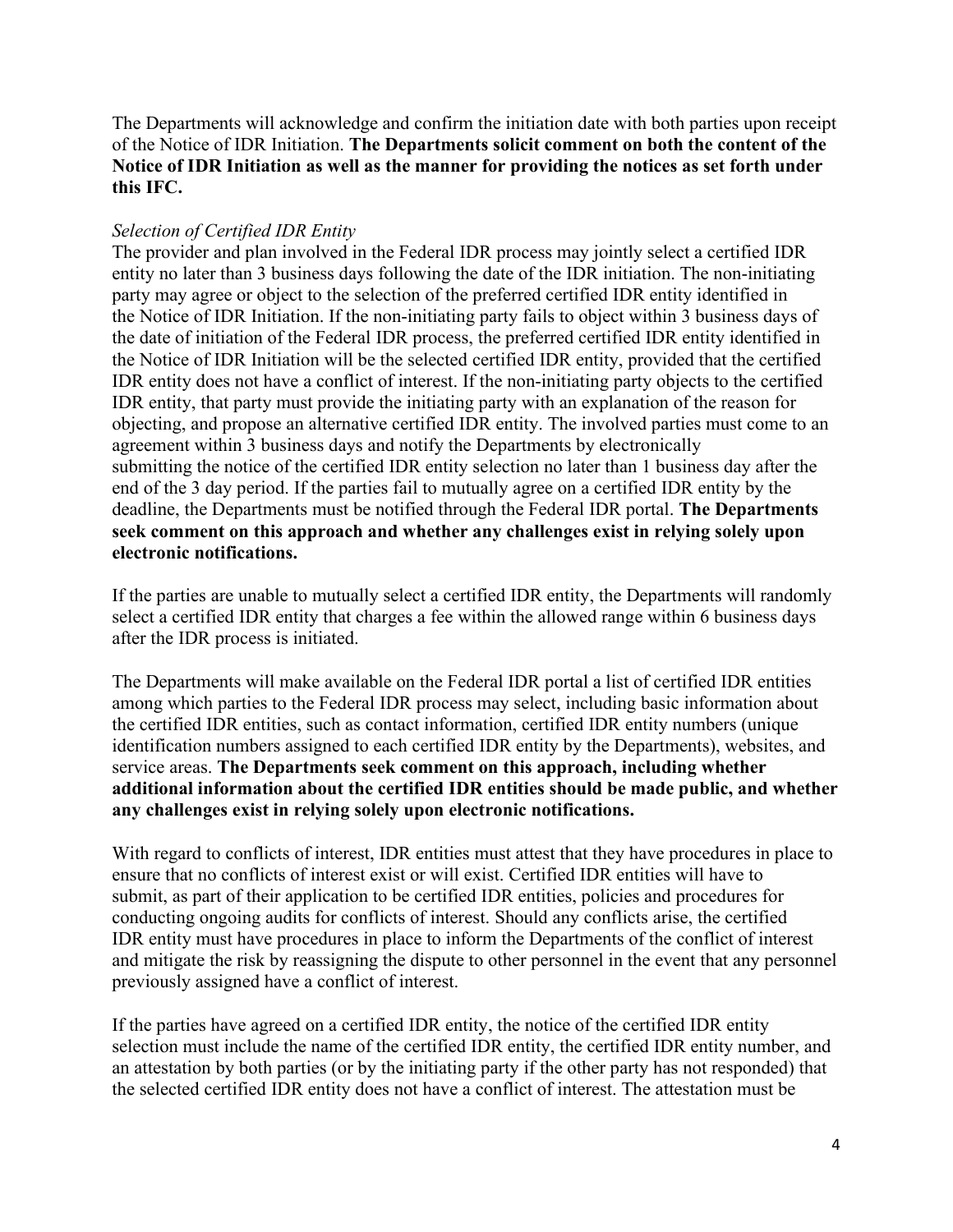submitted based on conducting a conflicts of interest check using information available (or accessible using reasonable means) to the parties (or the initiating party if the other party has not responded) at the time of the selection.

The certified IDR entity must review the information submitted by the parties to determine whether the Federal IDR process applies, including whether an All-Payer Model Agreement or specified state law applies. If the Federal IDR process does not apply, the certified IDR entity must notify the Departments and the parties within 3 business days of making this determination.

## *Treatment of Batched Items and Services*

In order for items or services to be eligible to be batched in the IDR process, the following conditions must be met:

- 1. The items and services must be billed with the same National Provider Identifier (NPI) or Taxpayer Identification Number (TIN).
- 2. The payment for the items and services would be made by the same insurer.
- 3. The items and services must be the same or similar, defined as "those items and services that are billed under the same service code, or a comparable code under a different procedural code system.
- 4. The items and services must have been furnished within the same 30-business-day period or the 90-calendar-day suspension period.

## **The Departments solicit comment on this approach and whether there is a need to prescribe an alternative period for other qualified IDR items and services different from the 30-business-day period and what circumstances should be considered in defining any alternative period.**

In cases where the QPA is different for batched items or services (i.e. individual market versus large group insurance plans), the parties must provide the relevant information for each QPA, and the certified IDR entity must consider each QPA for each item or service separately.

### *Payment Determination*

Each party must submit to the certified IDR entity an offer for a payment amount for the qualified IDR item or service in dispute and other information related to the offer as requested by the certified IDR entity within 10 business days of selection of the certified IDR entity and may submit additional information for the certified IDR entity to consider. The payment amounts must include both a dollar amount and the percentage of the QPA.

Providers and facilities must include information on size of their practices and facilities as well as the practice specialty or type. Plans and issuers must provide the coverage area of the plan or issuer, the relevant geographic region for purposes of the QPA, and, for group health plans, whether they are fully-insured, or partially or fully self-insured. FEHB carriers must identify if a particular item or service relates to FEHB plans. Parties may not submit information that relates to usual and customary charges, billed amounts, and public payer rates.

The certified IDR entity must select one of the submitted offers not later than 30 business days after the selection of the certified IDR entity. **The IFC specifies that the certified IDR entity**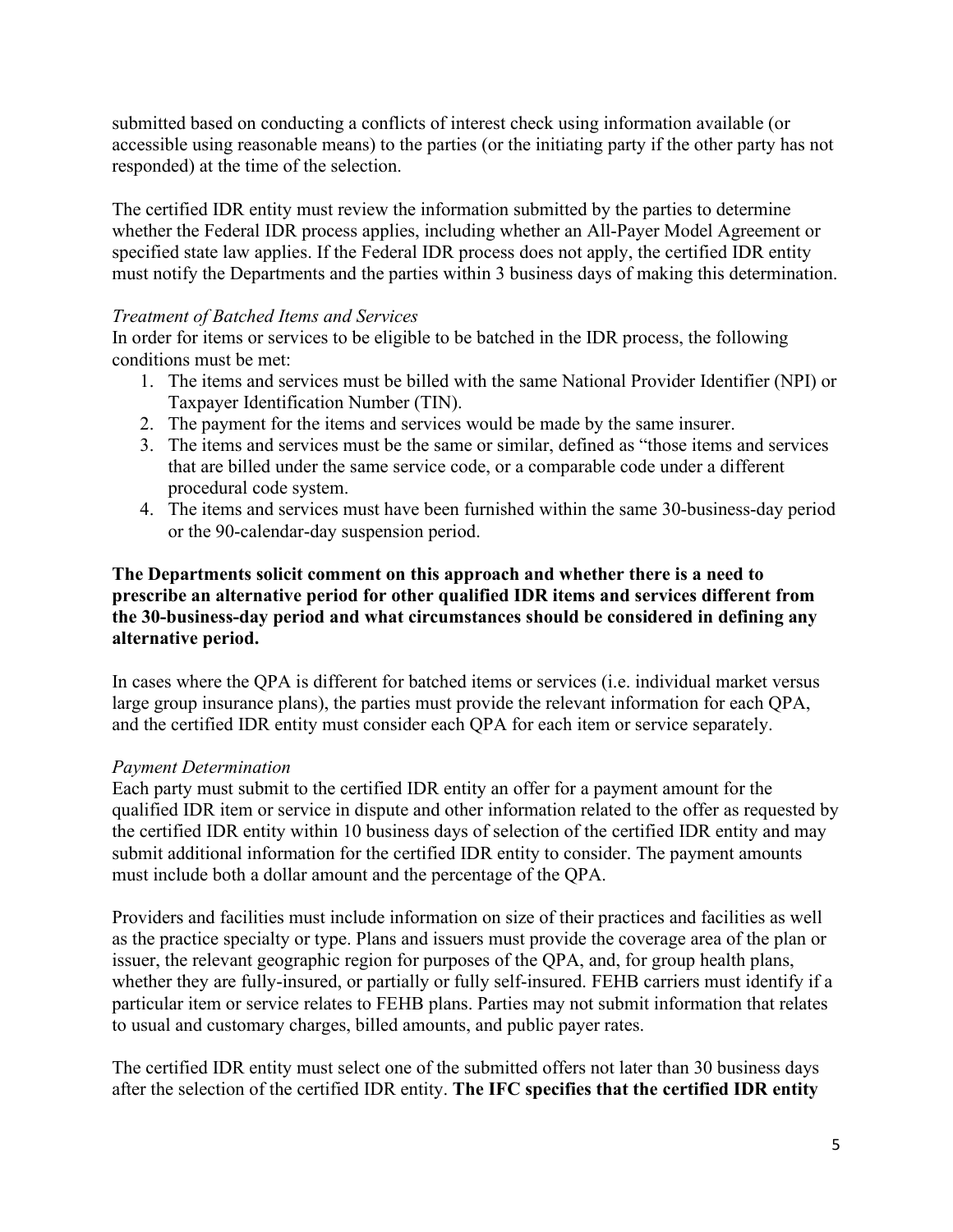**must begin with the presumption that the QPA is the appropriate out-of-network rate for the qualified IDR item or service under consideration. The IFC also states that the certified IDR entity must select the offer closest to the QPA unless the certified IDR entity determines that "credible information" submitted by either party clearly demonstrates that the QPA is materially different from the appropriate out-of-network rate**.

The IFC defines information as "credible" if "upon critical analysis the information is worthy of belief and is trustworthy". The certified IDR entity may not consider usual and customary charges, the amount that would have been billed (including billed charges that are directed to the plan or issuer) if the protections of the NSA had not applied, or any public payer payment or reimbursement rates. In cases where additional information is submitted, or when the offers are equally distant from the QPA but in opposing directions, the certified IDR entity will select the offer that it believes best represents the value of the items or services. If a certified IDR entity does not choose the offer closest to the QPA, IDR must provide rationale and a detailed explanation of the additional considerations that informed its decision.

### **The Departments believe this interpretation is consistent with the NSA's emphasis on the**

**QPA**, both as the basis of the surprise billing protections also included in the statute and implemented by the July 2021 interim final rules and as the sole factor identified without any qualification by the statute. The IFC notes that the Departments are required to report how payment determinations compare to the associated QPA and believe this is an indication that the QPA is a "benchmark for determining the appropriate out-of-network rate". The Departments are of the view that implementing the Federal IDR process in this manner encourages predictable outcomes, which will reduce the use of the Federal IDR process over time and the associated administrative fees.

The IFC states, "**Anchoring the determination of the out-of-network rate to the QPA will increase the predictability of IDR outcomes, which may encourage parties to reach an agreement outside of the Federal IDR process to avoid the administrative costs, and will aid in reducing prices that may have been inflated due to the practice of surprise billing prior to the No Surprises Act. Finally, anchoring the determination to the QPA will help limit the indirect impact on participants, beneficiaries, and enrollees that would occur from higher out-of-network rates if plans and issuers were to pass higher costs on to individuals in the form of increases in premiums.**"

Additional information certified IDR entities must consider if submitted includes:

- Circumstances, including training, experience, quality and outcomes measurements
- Market shares of parties
- Acuity of patients/complexity of cases
- Teaching status, case mix, scope of services of facility
- Good faith efforts by parties to contract and contracting rate history from the last four years

The IFC states that the provider must "clearly demonstrate that the QPA is materially different from the appropriate out-of-network rate for the qualified IDR item or service". For example, if the contracted rates include risk-sharing, bonus, penalty, or other incentive-based payments that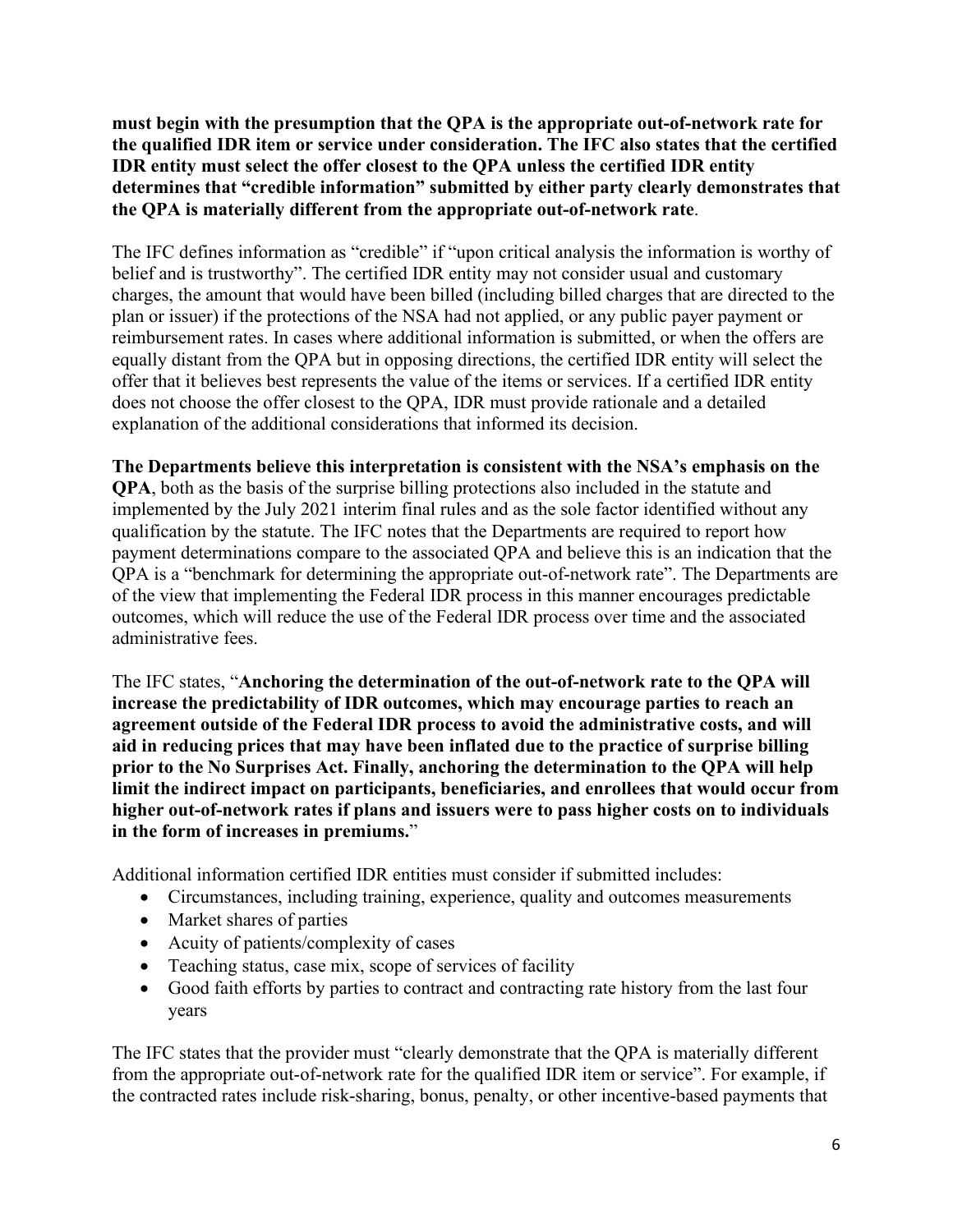were excluded from the QPA calculation as required by the July IFC, a party may provide evidence as to why the quality or outcome measures support a payment rate that is higher than the QPA.

**The Departments seek comment on whether additional requirements should be considered to address any potentially abusive scenarios, including scenarios in which parties could potentially distort information that informs the enumerated considerations, such as overestimating the teaching experience of providers at the facility or upcoding the costs for items or services, and seek comment on the potential for gaming of the Federal IDR process.**

**The Departments intend to provide additional guidance to certified IDR entities as necessary to clarify how the allowable factors should be considered and seek comment on this approach, including the appropriateness and scope of the factors previously discussed.**

### *Cooling-Off Period*

The party that initiated the IDR process may not submit a subsequent Notice of IDR Initiation involving the same other party with respect to a claim that is the same as or similar to the item or service that was the subject of the initial determination during the 90-calendar-day period following the initial determination.

For claims for the same or similar item or service for which the end of the open negotiation period occurs during the 90-calendar-day suspension period, after the end of the 90-calendar-day suspension period, either party may initiate the Federal IDR process for the items and services affected by the suspension within 30 business days following the end of the cooling-off period.

### *Costs of the Federal IDR Process and Payment*

At the time that a certified IDR entity is selected by both of the parties or by the Departments, each party to a determination must pay to the certified IDR entity the non-refundable administrative fee due to the Departments for participating in the Federal IDR process. At the time submission of the offer by each party to a determination, the certified IDR entity fee must be paid to the certified IDR entity. Each party will be able to view the certified IDR entity fees and administrative fees in the Federal IDR portal when engaging in the certified IDR entity selection process.

Certified IDR entities are required to hold these funds in a trust or escrow account until the certified IDR entity makes a determination of the out-of-network rate. Within 30 business days of making the determination, the certified IDR entity must refund to the prevailing party the amount the party submitted for the certified IDR entity fee. The certified IDR entity will retain the certified IDR entity fee submitted by the non-prevailing party, as the non-prevailing party is required to pay the certified IDR entity fee.

In setting the administrative fee, the Departments will consider the estimated costs for the Departments to administer the Federal IDR process for the following calendar year, including the staffing and contracting costs related to certifying and providing oversight to certified IDR entities; the costs of developing and publishing reports as required; the costs of collecting the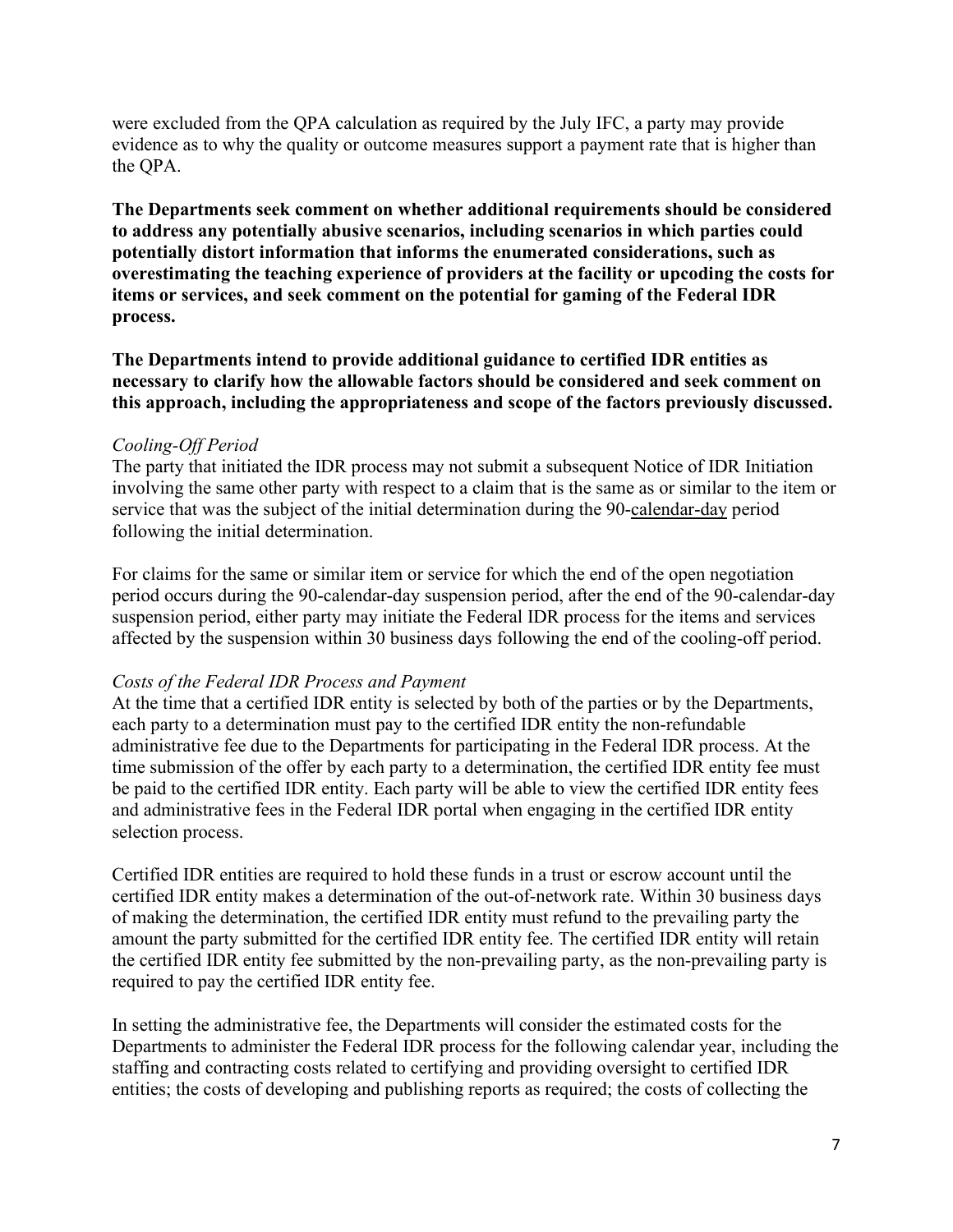administrative fees from certified IDR entities; and the cost of maintaining the Federal IDR portal.

## *Extension of Time Periods for Extenuating Circumstances*

The Departments have the discretion to extend deadlines set forth in the IFC due to extenuating circumstances such as natural disasters. Extension requests will be considered on a case-by-case basis and may be submitted through the IDR portal.

# **Certification of IDR Entities**

The NSA and this IFC also set forth requirements for certification of IDR entities by the Departments. To become certified IDR entities, IDR entities must provide written documentation demonstrating that they meet the eligibility criteria through the IDR portal. An IDR entity that satisfies the standards in the interim final rules and guidance issued by the Departments will be provided a certified IDR entity number and will be certified for a 5-year period.

The Departments will require that certified IDR entities set fees within a fixed ranges in order to reduce the potential for excessive certified IDR entity fees that could result in inflated health care and insurance costs that could ultimately be passed on to consumers. In addition, setting a minimum fee will discourage overuse of the IDR process. The Departments will consider current IDR fees for state-managed IDR processes already in use. These fees generally range from \$300- \$600 per determination. The fee range will be reviewed and updated annually.

An individual, provider, facility, provider of air ambulance services, plan, or issuer may petition for the denial of a certification of an IDR entity or a revocation of a certification of a certified IDR entity for failure to meet the requirements specified in the IFC.

# **External review changes under Section 110 of NSA**

The Affordable Care Act (ACA) requires health plans to comply with federal or state external review processes which are available for adverse benefit determinations based on medical necessity, appropriateness, setting, level of care, or effectiveness of a covered benefit. The NSA directed the Departments to ensure that ACA external review processes apply to adverse benefit determinations by a plan under the NSA. The IFC broadens the scope of external review requirements to explicitly state that any adverse benefit determination that involves consideration of whether a plan is complying with the NSA is eligible for external review.

The Federal external review process must be available for any adverse benefit determination by a plan or issuer that involves medical judgment, as well as a rescission of coverage. The IFC provides examples of adverse benefit determinations that would be eligible for external review related to NSA protections The Departments intend to ensure that this provision is implemented in a manner that affords consumers broad protection under section 110 of the No Surprises Act.

# **Protections for the Uninsured**

The definition of uninsured (or self-pay) individuals in this IFC includes individuals enrolled in individual or group health insurance coverage offered by a health insurance issuer, or a health benefits plan, but not seeking to have a claim for such item or service submitted to such plan or coverage. These individuals are often referred to as self-pay individuals and as such, this IFC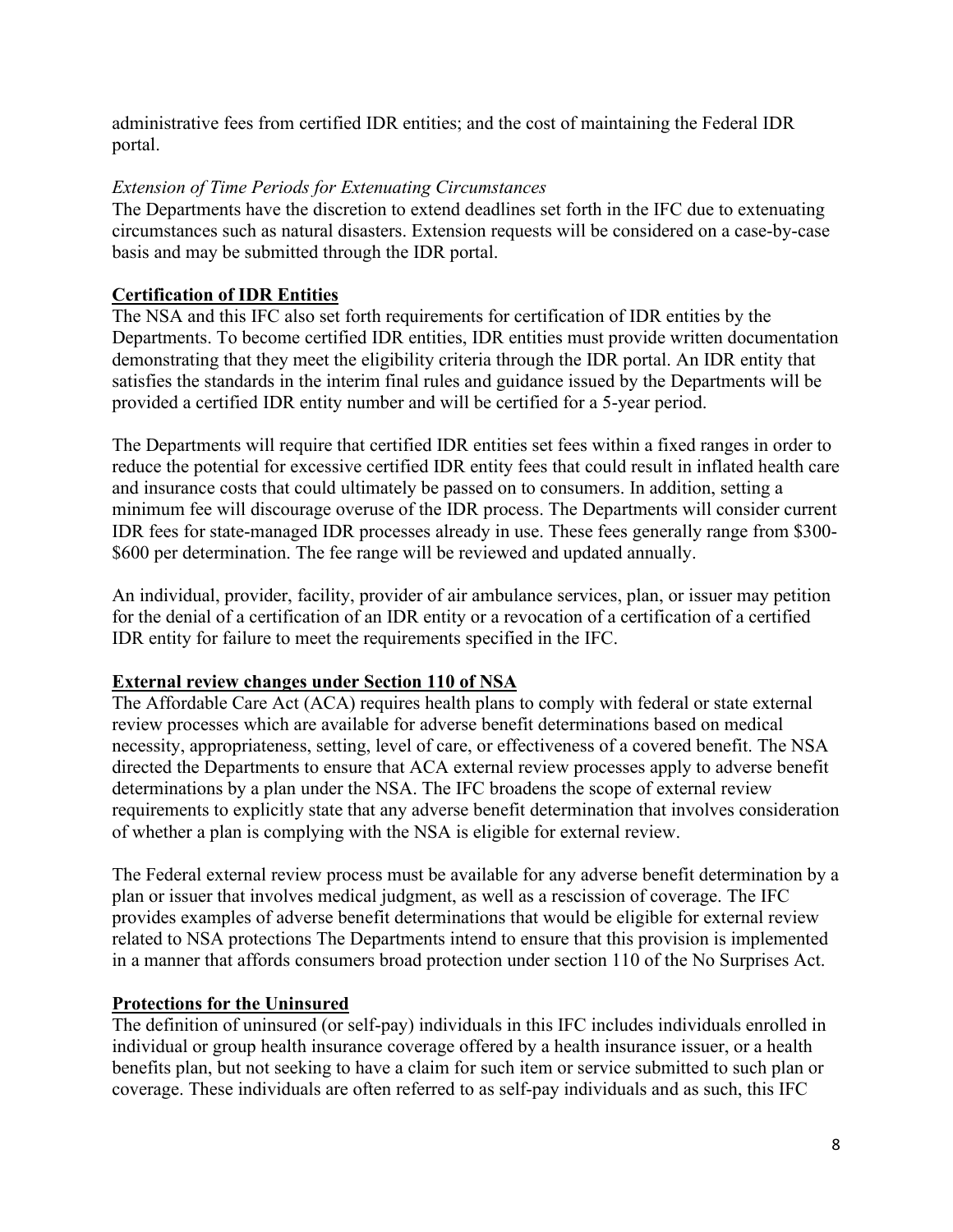includes the term self-pay when discussing uninsured individuals. Uninsured individuals also include individuals who are enrolled in short-term, limited-duration insurance and not also enrolled in other private or public health plans.

# *Good Faith Estimates*

The NSA requires health care providers and health care to provide a good faith estimate of expected charges to an uninsured (or self-pay) individual who schedules an item or service, and to an individual who has not yet scheduled an item or service, but requests a good faith estimate. The timelines for providing the good faith estimates are as follows:

- When an uninsured or self-pay individual schedules a service at least 3 business days before the date of service, the good faith estimate must be provided no later than 1 business day after the service is scheduled.
- If the service is scheduled at least 10 business days before the date of service or if the uninsured or self-pay individual requests a good faith estimate, the information must be provided no later than 3 days after the date of scheduling or the date of request.

The estimate of expected charges must reflect the anticipated billed charges, including any expected discounts or other relevant adjustments that the provider or facility expects to apply to a self-pay individual's billed charges. **HHS seeks comment on whether providers and facilities should be required to include both the list price and discounted price for an item or service when discounts apply. HHS also seeks comment on publicly available resources, methods, and potential standardized formatting or design that could facilitate communication of good faith estimate information in a clear and understandable manner.**

The convening provider or facility must inform uninsured (or self-pay) individuals that good faith estimates of expected charges are available to uninsured (or self-pay) individuals upon scheduling an item or service or upon request. Information regarding the availability of good faith estimates for uninsured (or self-pay) individuals must be provided in writing and orally. HHS will provide a model notice to providers.

The IFC requires that the convening provider or facility contact all applicable co-providers and co-facilities no later than 1 business day after the request for the good faith estimate is received or after the primary item or service is scheduled, and request submission of expected charges for items or services. The co-providers must provide the relevant information to the convening provider in a timely manner to be included in the good faith estimate.

The NSA also provides further protections for uninsured or self-pay individuals by requiring the Secretary of HHS to establish a process (referred to as patient-provider dispute resolution) that may be used by an uninsured or self-pay individual who is billed an amount "substantially in excess" of the charges outlined in the good faith estimate. In these cases, a certified dispute resolution entity would determine the amount to be paid to the provider or facility. HHS clarifies that if an individual requests a good faith estimate as a self-pay individual and then ultimately decides to submit a claim to the individual's plan or issuer for the billed charges, the individual is no longer considered a self-pay individual and would not be eligible to use the patient-provider dispute resolution process.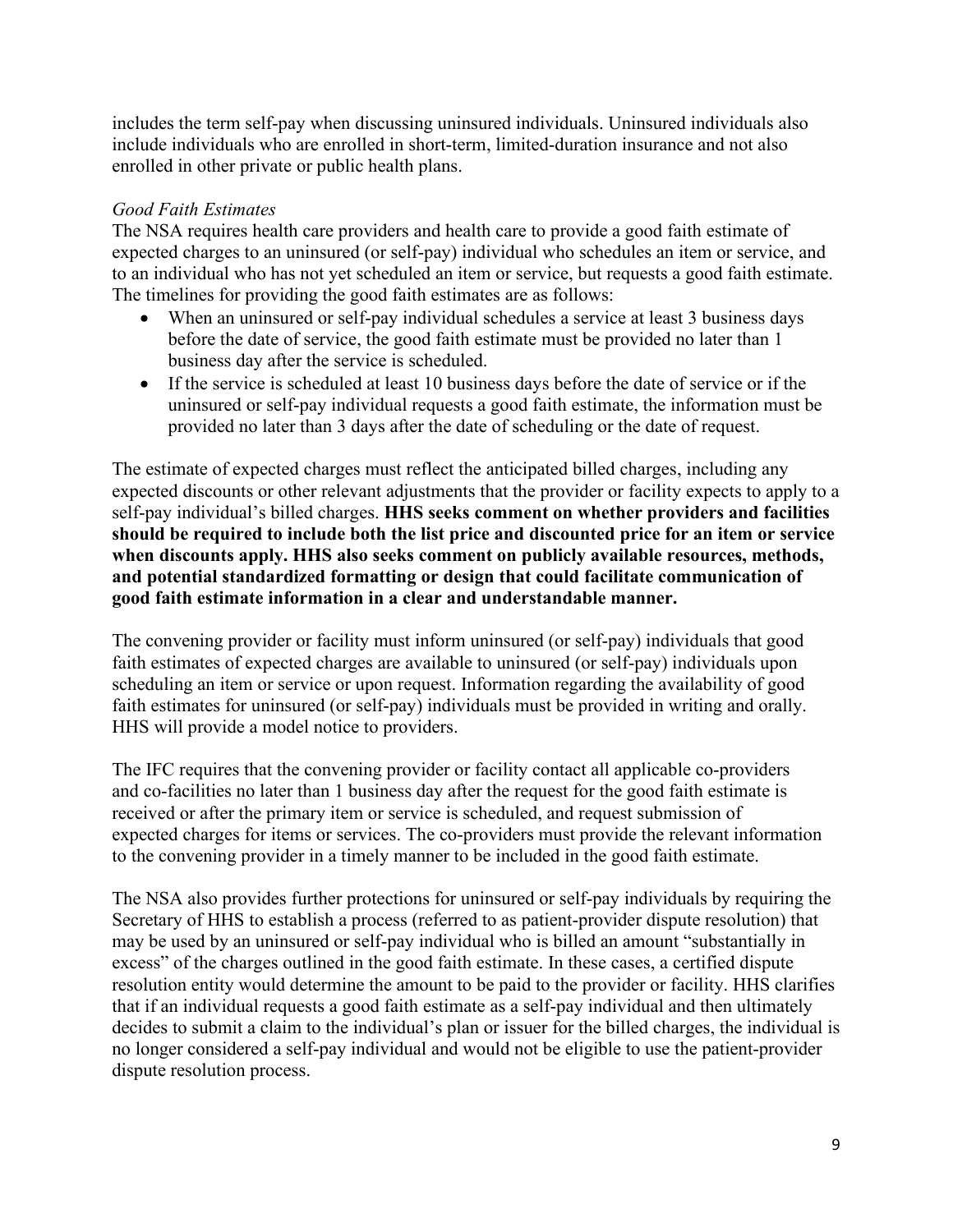The good faith estimate must include the following:

- Patient name and date of birth;
- Description of the primary item or service in clear and understandable language;
- If scheduled, the date the item or service will be provided;
- Itemized list of items or services expected to be provided;
- Applicable diagnosis codes, expected service codes, and expected charges associated with each listed item or service;
- Name, NPI, and TIN of each provider or facility represented in the good faith estimate, and the state(s) and office or facility location(s) where the items or services are expected to be furnished by such provider or facility;
- A disclaimer that informs the uninsured (or self-pay) individual that there may be additional items or services the convening provider or convening facility recommends as part of the course of care that must be scheduled or requested separately and are not reflected in the good faith estimate;
- A disclaimer that informs the uninsured (or self-pay) individual that the information provided in the good faith estimate is only an estimate of items or services reasonably expected to be furnished at the time the good faith estimate is issued to the uninsured (or self-pay) individual and that actual items, services, or charges may differ from the good faith estimate;
- A disclaimer that informs the uninsured (or self-pay) individual of their right to initiate the patient-provider dispute resolution process if the actual billed charges are substantially in excess of the expected charges included in the good faith estimate; and
- A disclaimer that the good faith estimate is not a contract and does not require the uninsured (or self-pay) individual to obtain the items or services from any of the providers or facilities identified in the good faith estimate.

## **HHS also considered requiring that the good faith estimate include contact information for a provider's or facility's financial assistance office. HHS seeks comment on whether or not such information should be required on the good faith estimate.**

The IFC does not require the good faith estimate to include charges for unanticipated items or services that are not reasonably expected and that could occur due to unforeseen events.

**HHS seeks comment on options for displaying and methods for standardizing the formatting for the itemized lists of items or services, and the required disclaimers. HHS also seeks comment regarding the potential benefits and challenges of using a standardized form that could serve as a base for good faith estimates issued to uninsured or self-pay individuals. HHS also seeks comment regarding whether the notice should be required to include additional information to explain concepts such as itemized lists of items or services, content within the required disclaimers, or other information included within the good faith estimate. HHS is also interested in information regarding publicly available methods for displaying required information in good faith estimates in a clear and understandable manner.**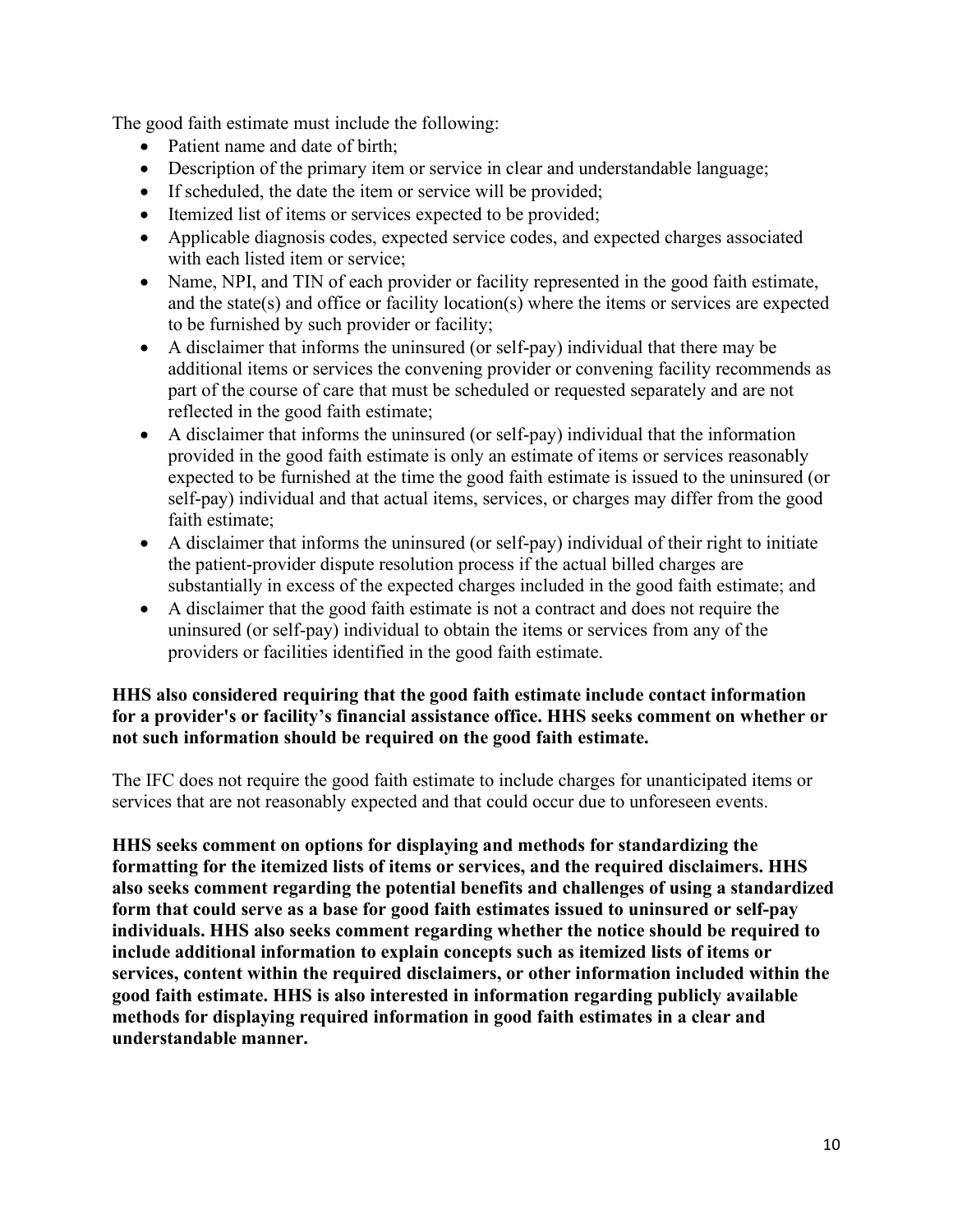## *Required Methods for Providing Good Faith Estimates for Uninsured or Self-Pay Individuals*

The IFC states that the good faith estimate must be provided in written form either on paper or electronically. Electronic estimates may be provided through the provider's patient portal or email as preferred by the patient. The individual must be able to save and print the good faith estimate and it must be written using "clear and understandable language".

With the goal of reducing disparities in health care and coverage, HHS intends to analyze data related to individuals' use of the patient-provider dispute resolution process and the appeals process, to understand where barriers to coverage or accessible information persist. HHS is seeking comment on how to use data related to these two processes to understand, analyze, and address continued disparities.

## **HHS is seeking comment on how the required methods for providing a good faith estimate to uninsured (or self-pay) individuals may affect small or rural providers or facilities.**

The IFC states that a good faith estimate issued to an uninsured (or self-pay) individual is considered part of the patient's medical record and must be maintained in the same manner as a patient's medical record, and that convening providers and facilities must provide a copy of any previously issued good faith estimate furnished within the last 6 years to an uninsured (or selfpay) individual upon the request of the uninsured (or self-pay) individual.

With regard to state laws on good faith estimates, the IFC states that the rules established in this IFC are to be considered minimum standards for good faith estimates. Providers or facilities that issue good faith estimates under state processes that do not meet the minimum requirements under this IFC fail to comply with the requirements.

### *Patient-Provider Dispute Resolution*

An uninsured (or self-pay) individual who received a good faith estimate of the expected charges for an item or service may seek a determination from a selected dispute resolution (SDR) entity for the amount to be paid by the uninsured (or self-pay) individual to the provider or facility for such item or service. Uninsured (or self-pay) individuals are eligible for the patient-provider dispute resolution process after being furnished an item or service for which they received a good faith estimate if the individual is billed, by the provider or facility, charges that are "substantially in excess" of the good faith estimate.

The IFC defines "substantially in excess" as an amount that is at least \$400 more than the total amount of expected charges for the provider or facility listed on the good faith estimate. HHS considered establishing a definition for "substantially in excess" to mean that the total billed charges are greater than the total expected charges in the good faith estimate by a percentage of the total expected charges in the good faith estimate. However, using a percentage would cause the dollar thresholds to vary significantly depending on the size of the charges. The \$400 threshold was the least complex method considered by HHS.

# **HHS seeks comment on the definition for "substantially in excess," including whether the \$400 amount should be set higher or lower, whether there is any other specific dollar value**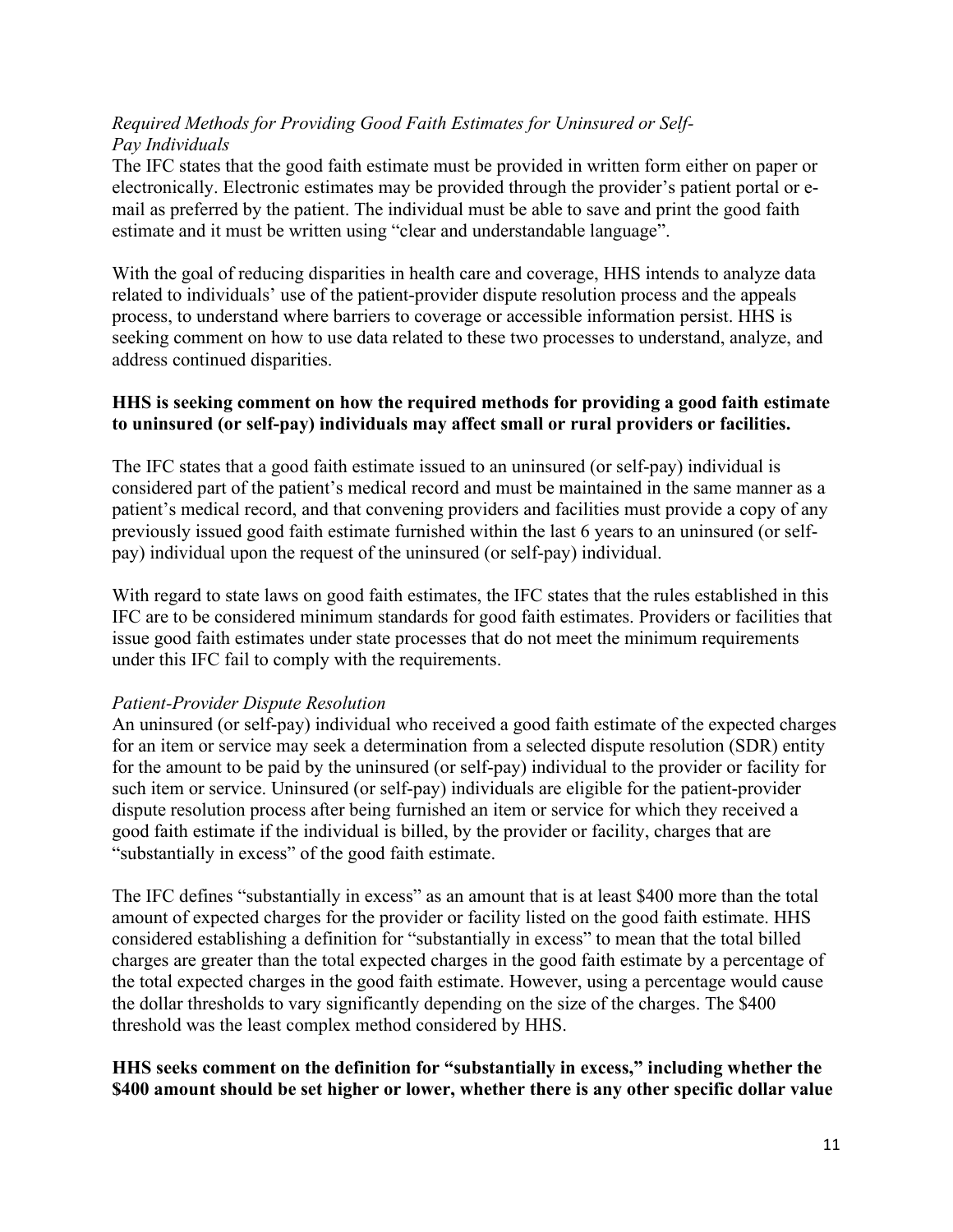### **that would be more appropriate, or whether a different method for determining "substantially in excess" should be considered.**

HHS believes that Congress intended to create a process that allows uninsured (or self-pay) individuals to dispute the final billed charges, if such charges are substantially in excess of the expected charges in the good faith estimate; and therefore any item or service that was not included in the good faith estimate, yet resulted in total billed charges substantially in excess of the total expected charges in the good faith estimate, should be eligible for patient-provider dispute resolution.

HHS is concerned that a provider or facility may increase the good faith estimate amount specifically to circumvent the ability of the uninsured (or self-pay) individual to access the patient-provider dispute resolution process, resulting in uninsured (or self-pay) individuals being charged higher prices and as a result the uninsured (or self-pay) individual foregoing needed care due to concerns over the potential costs. **HHS seeks comment on what resources are available to assist individuals in determining the reasonableness of the good faith estimates they receive, particularly those who are uninsured (or self-pay) and with low health literacy. In addition, HHS seeks comment on how to raise awareness of such resources.**

# **HHS seeks comment from underserved and racial/ethnic minority communities on additional barriers individuals from these communities may face in understanding and exercising their rights related to these topics, and how to address them.**

Patients must submit a notice to initiate the patient-provider dispute resolution process within 120 calendar days of receiving the initial bill for the item or service that is substantially in excess of the expected charges in the good faith estimate. The initiation notice may be submitted through the Federal IDR portal, electronically, or on paper and must include the following information:

- Information sufficient to identify the items or services under dispute, including the date of service or date the item was provided and a description of the item or service;
- A copy of the bill for the items and services under dispute;
- A copy of the good faith estimate for the items and services under dispute;
- The contact information of the parties involved, including name, email address, phone number and mailing address;
- The state where the items or services in dispute were furnished; and
- The uninsured (or self-pay) individual's communication preference.

Once the initiation notice has been received, HHS will select an SDR entity and the SDR entity will provide notice to the uninsured (or self-pay) individual and the provider or facility through the Federal IDR portal, or electronic or paper mail, that a patient-provider dispute resolution initiation request has been received and is under review. Providers are not permitted to move the bills for the disputed item or service into collections or threaten to do so while the dispute resolution process is pending. If the bill was already sent to collections prior to initiation of the dispute resolution process, collection efforts must cease until the dispute has been settled.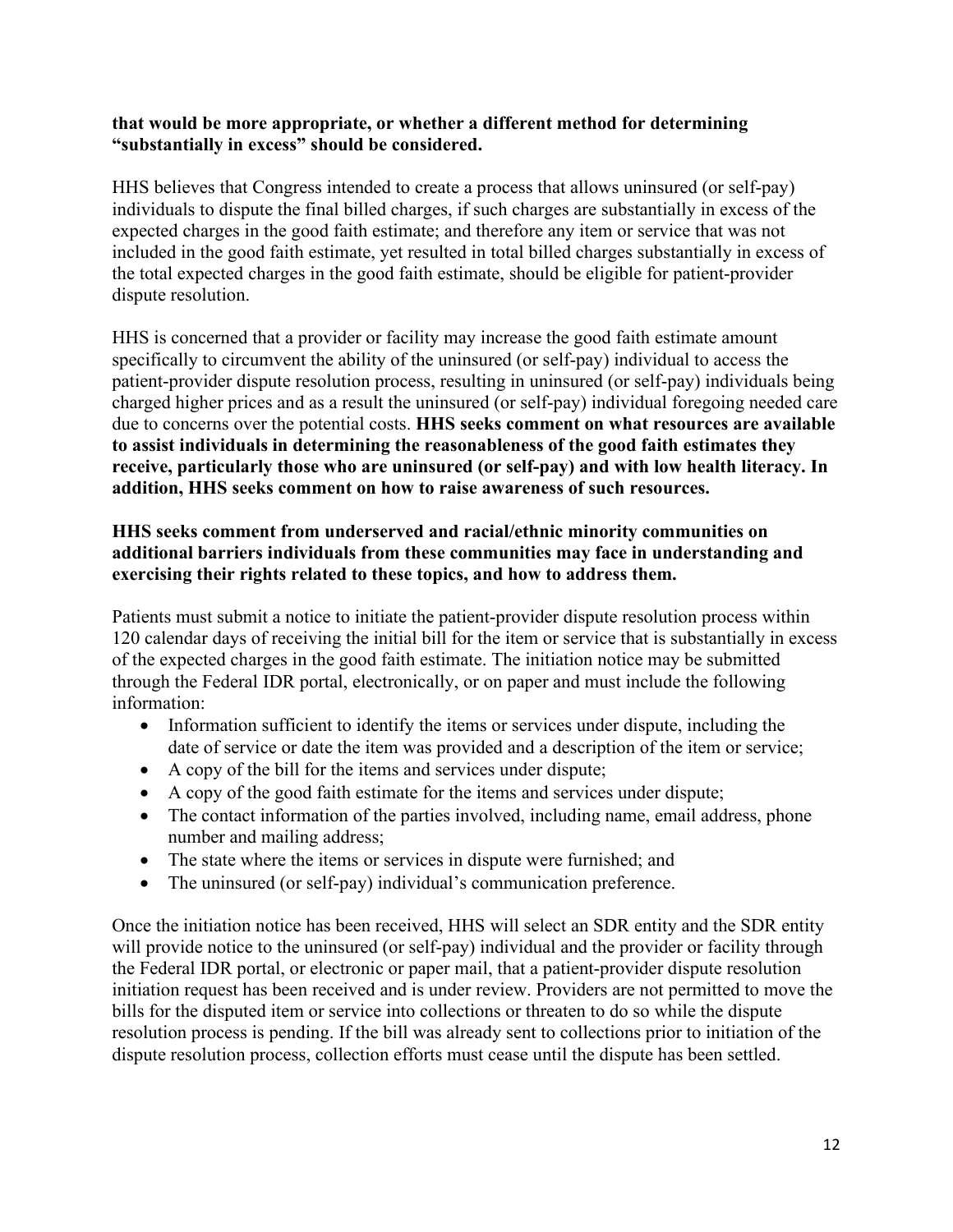Providers must provide the following information to the SDR entity no later than 10 business days after notification of initiation of the patient-provider dispute resolution process:

- A copy of the good faith estimate provided to the uninsured (or self-pay) individual for the items or services under dispute;
- A copy of the billed charges provided to the uninsured (or self-pay) individual for items or services under dispute; and
- Documentation demonstrating that the difference between the billed charges and the expected charges in the good faith estimate reflects the costs of a medically necessary item or service and is based on unforeseen circumstances that could not have reasonably been anticipated by the provider or facility when the good faith estimate was provided.

The SDR entity must render its decision on the amount to be paid by the uninsured (or self-pay) individual to the provider no later than 30 business days after receipt of the information from the provider.

The IFC states that the SDR entity should use the expected charges in the good faith estimate as the presumed appropriate amount unless the provider or facility provides credible information justifying the difference between the total billed charges and the good faith estimate. Such justification may be a demonstration that the difference between the billed charges and the expected charges in the good faith estimate for the item or service reflects the costs of a medically necessary item or service and is based on unforeseen circumstances that could not have reasonably been anticipated by the provider or facility when the good faith estimate was provided. Information is considered "credible" if upon critical analysis the information is worthy of belief and consists of trustworthy information.

If the SDR entity determines that the provider or facility has provided credible information that the difference between the billed charge and the expected charge for the item or service in the good faith estimate reflects the costs of a medically necessary item or service and is based on unforeseen circumstances that could not have reasonably been anticipated by the provider or facility when the good faith estimate was provided, the SDR entity must select as the amount to be paid by the uninsured (or self-pay) individual to be the lesser of: (1) the billed charge; or (2) the median payment amount for the same or similar service in the geographic area using the QPA calculation methodology.

**HHS seeks comment on ways to reduce the incentives for providers and facilities to over include items or services on the good faith estimate, and the circumstances, if any, in which requiring the SDR entity to set a payment amount below the expected charges in the good faith estimate would be appropriate. HHS also seeks comment on the use of the median amount for the same or similar service in the geographic area or whether a different methodology should also be considered.**

The IFC states that HHS will pay dispute resolution costs by directly contracting with SDR entities. The patient pays an administrative fee of no more than \$25 when initiating the process. The prevailing party in the dispute resolution process is ultimately responsible for the administrative fee. If the patient is the prevailing party, the amount of the administrative fee will be deducted from the amount owed to the provider.